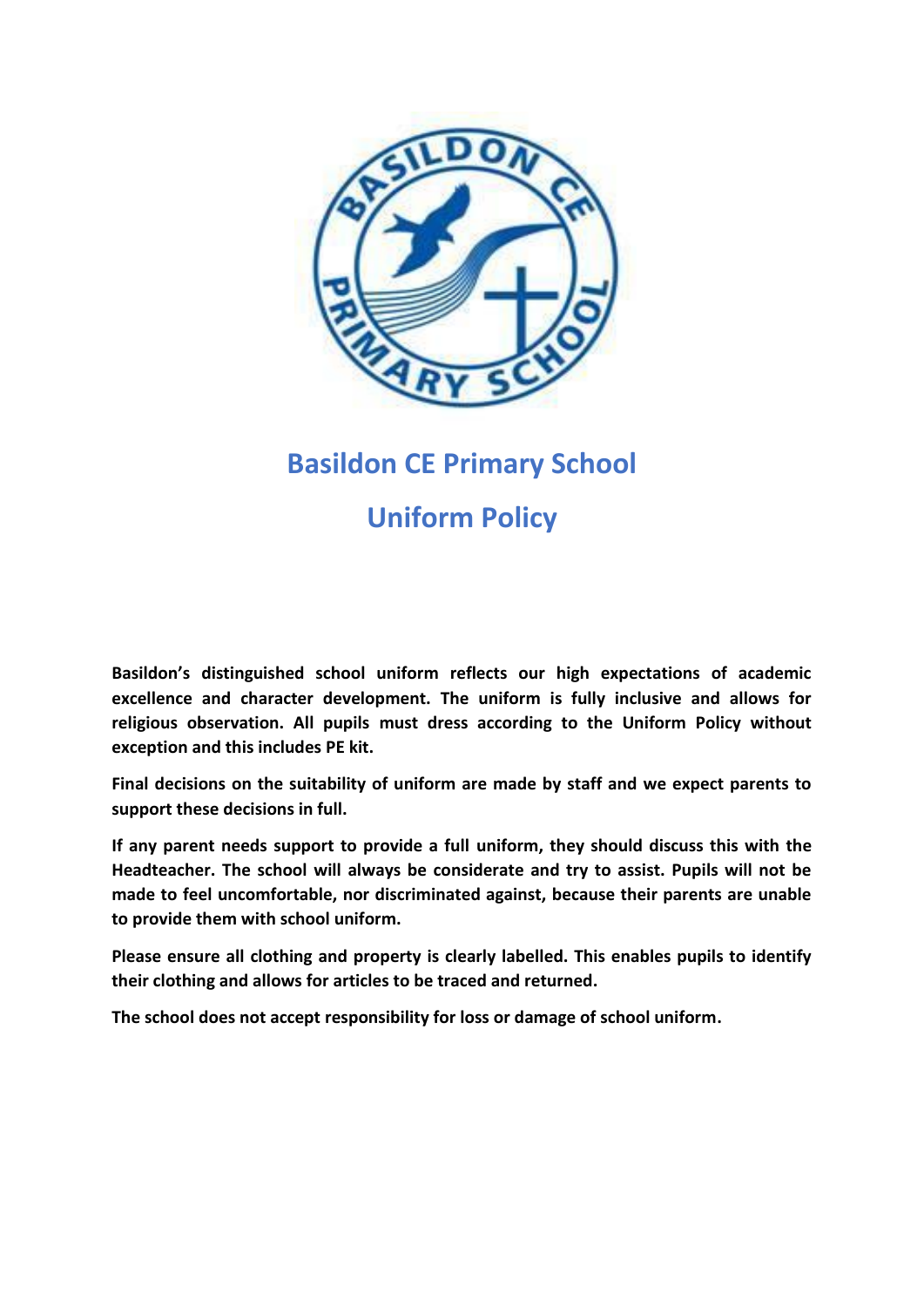| Winter Uniform.                                                                                       |                                                                                                      |                                                         |                |  |
|-------------------------------------------------------------------------------------------------------|------------------------------------------------------------------------------------------------------|---------------------------------------------------------|----------------|--|
| Item                                                                                                  | <b>Details</b>                                                                                       | <b>Where to Buy</b>                                     | <b>Example</b> |  |
| Navy V neck<br>jumper or<br>cardigan with<br>light blue band<br>through collar<br>and school<br>badge | Compulsory                                                                                           | <b>Stevensons</b><br>website or<br><b>Reading store</b> |                |  |
|                                                                                                       |                                                                                                      |                                                         |                |  |
| Navy tie with<br>light blue stripe                                                                    | <b>Compulsory for</b><br>all KS1 and KS2<br>children if<br>wearing a non-<br>revere collar<br>shirt. | <b>Stevensons</b><br>website or<br><b>Reading store</b> |                |  |
| <b>Blue collared</b><br>button shirt                                                                  | Must be worn<br>with school tie.                                                                     | <b>Parent choice</b>                                    |                |  |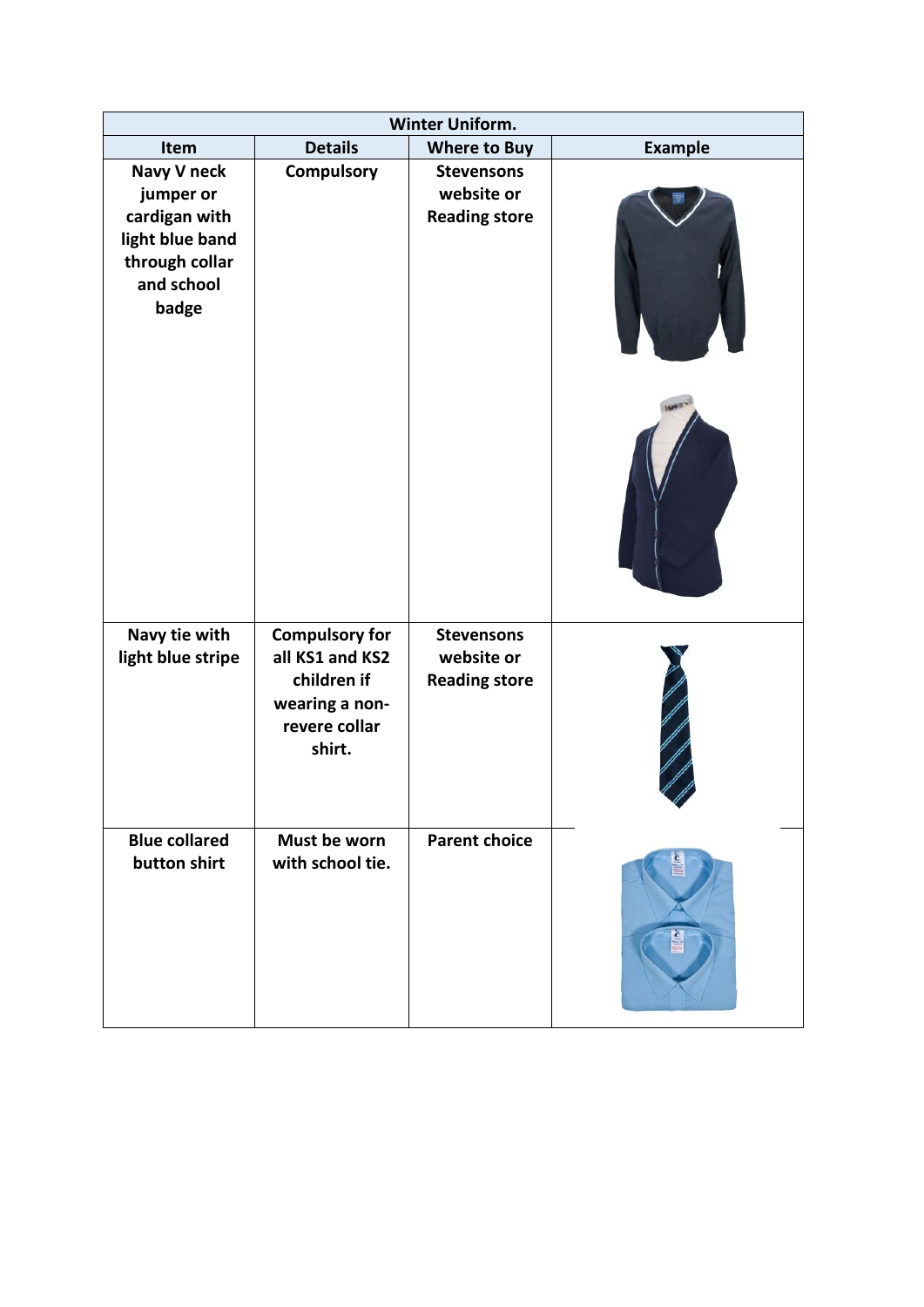| <b>Winter Uniform.</b>                |                                                             |                                                         |                                  |  |
|---------------------------------------|-------------------------------------------------------------|---------------------------------------------------------|----------------------------------|--|
| Item                                  | <b>Details</b>                                              | <b>Where to Buy</b>                                     | <b>Example</b>                   |  |
| <b>Blue revere</b><br>collar shirt    |                                                             | <b>Parent choice</b>                                    | <b>STIL</b><br>É                 |  |
| <b>Blue polo shirt</b>                | <b>EYFS Only</b>                                            | <b>Parent choice</b>                                    |                                  |  |
| <b>Grey tailored</b><br>trousers      | <b>Compulsory-Any</b><br>of these options<br>are acceptable | <b>Parent choice</b>                                    |                                  |  |
| <b>Blue check box</b><br>pleat skirt  |                                                             | <b>Stevensons</b><br>website or<br><b>Reading store</b> |                                  |  |
| <b>Blue check</b><br>pinafore         |                                                             | <b>Stevensons</b><br>website or<br><b>Reading store</b> |                                  |  |
| <b>Charcoal grey</b><br>socks/ tights | Compulsory                                                  | <b>Parent choice</b>                                    | <b>STEVENSON!</b><br>SHORT SOCKS |  |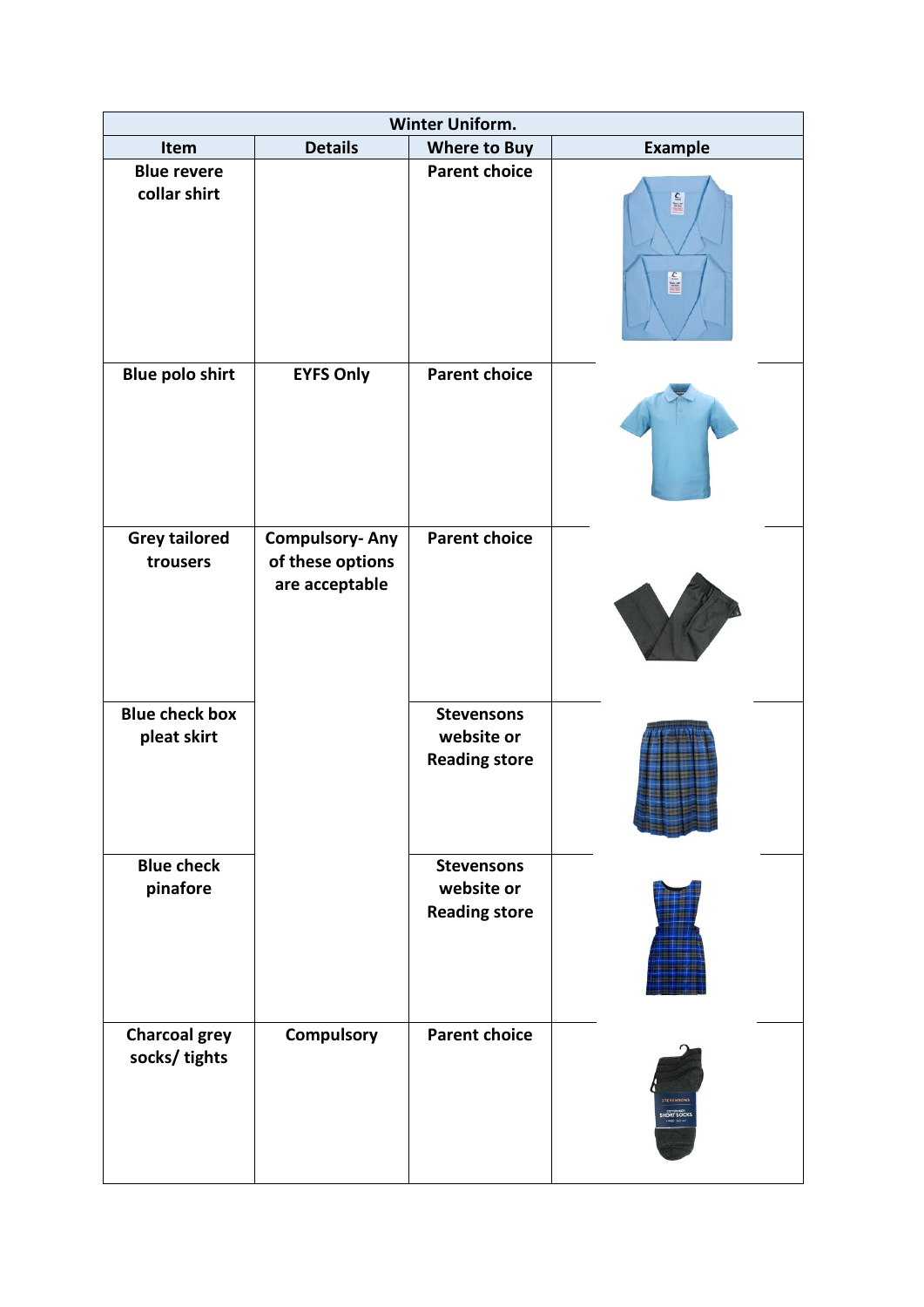| <b>Summer Uniform</b>                                                                              |                                                                                                     |                                                         |                    |  |
|----------------------------------------------------------------------------------------------------|-----------------------------------------------------------------------------------------------------|---------------------------------------------------------|--------------------|--|
| Item                                                                                               | <b>Details</b>                                                                                      | <b>Where to Buy</b>                                     | <b>Example</b>     |  |
| Navy V neck<br>jumper or<br>cardigan with<br>light blue band<br>through collar<br>and school badge | Compulsory                                                                                          | <b>Stevensons</b><br>website or<br><b>Reading store</b> |                    |  |
| Navy tie with<br>light blue stripe                                                                 | <b>Compulsory for</b><br>all KS1 and KS2<br>children if<br>wearing a non-<br>revere collar<br>shirt | <b>Stevensons</b><br>website or<br><b>Reading store</b> |                    |  |
| <b>Blue collared</b><br>button shirt                                                               | Must be worn<br>with school tie                                                                     | <b>Parent choice</b>                                    | Link               |  |
| <b>Blue revere collar</b><br>shirt                                                                 |                                                                                                     | <b>Parent choice</b>                                    | <b>Tillio</b><br>É |  |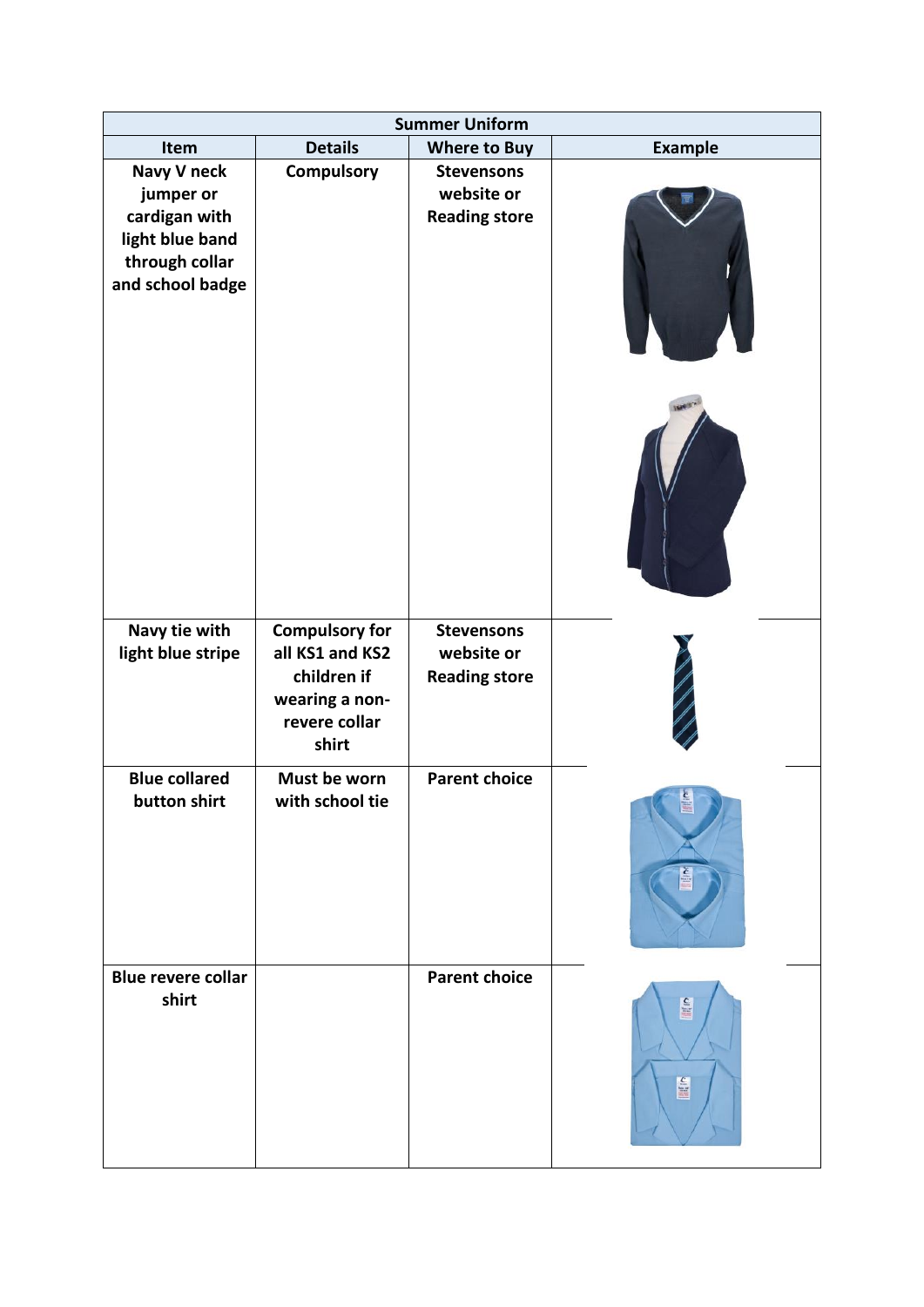| <b>Summer Uniform</b>                           |                                              |                      |                |  |
|-------------------------------------------------|----------------------------------------------|----------------------|----------------|--|
| Item                                            | <b>Details</b>                               | <b>Where to Buy</b>  | <b>Example</b> |  |
| <b>Blue polo shirt</b>                          | <b>EYFS Only</b>                             | <b>Parent choice</b> |                |  |
| <b>Grey tailored</b><br>shorts                  | Compulsory<br>unless wearing<br>dress        | <b>Parent choice</b> |                |  |
| <b>Navy and white</b><br>gingham check<br>dress | Compulsory<br>unless wearing<br>shorts/shirt | <b>Parent choice</b> |                |  |
| <b>White ankle</b><br>socks                     | Worn with dress                              | <b>Parent choice</b> |                |  |
| <b>Charcoal grey</b><br>socks                   | Worn with shorts                             | <b>Parent choice</b> | OKT 104        |  |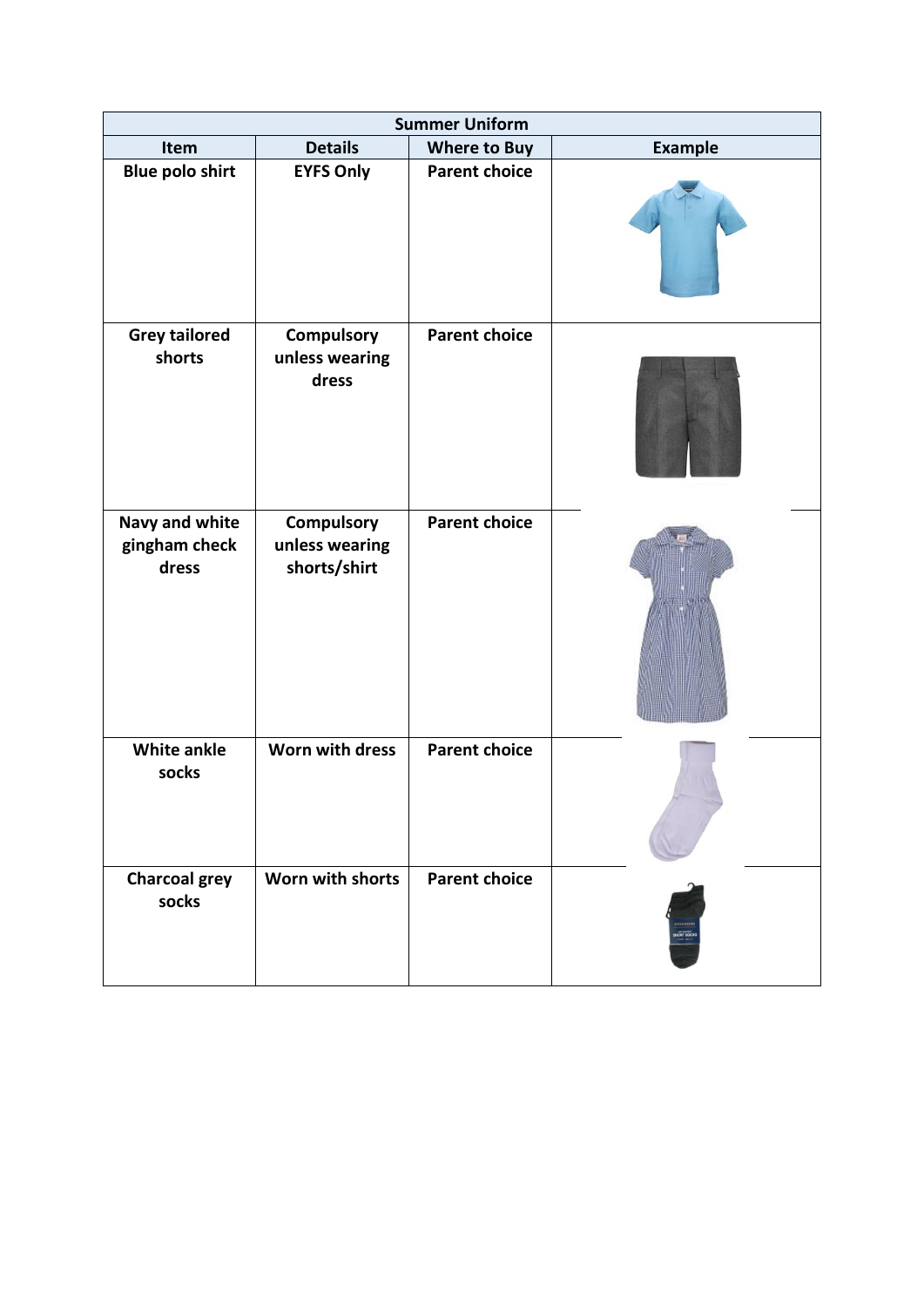| <b>PE Kit</b>                                             |                   |                                                         |                             |  |
|-----------------------------------------------------------|-------------------|---------------------------------------------------------|-----------------------------|--|
| Item                                                      | <b>Details</b>    | <b>Where to Buy</b>                                     | <b>Example</b>              |  |
| <b>Navy and light</b><br>blue T-shirt with<br>school logo | <b>Compulsory</b> | <b>Stevensons</b><br>website or<br><b>Reading store</b> |                             |  |
| <b>Navy Shorts</b>                                        | <b>Compulsory</b> | <b>Stevensons</b><br>website or<br><b>Reading store</b> |                             |  |
| <b>Navy Skort</b>                                         | Compulsory        | <b>Stevensons</b><br>website or<br><b>Reading store</b> | <b>Picture to follow</b>    |  |
| <b>Navy Fleece with</b><br>school logo                    | <b>Compulsory</b> | <b>Stevensons</b><br>website or<br><b>Reading store</b> |                             |  |
| Navy jogging<br>bottoms                                   | <b>Compulsory</b> | <b>Parent choice</b>                                    |                             |  |
| <b>White Socks</b>                                        | <b>Compulsory</b> | <b>Parent choice</b>                                    | <b>TEVEN</b><br>SPORTS SOCK |  |
| <b>Trainers</b>                                           | Compulsory        | <b>Parent choice</b>                                    |                             |  |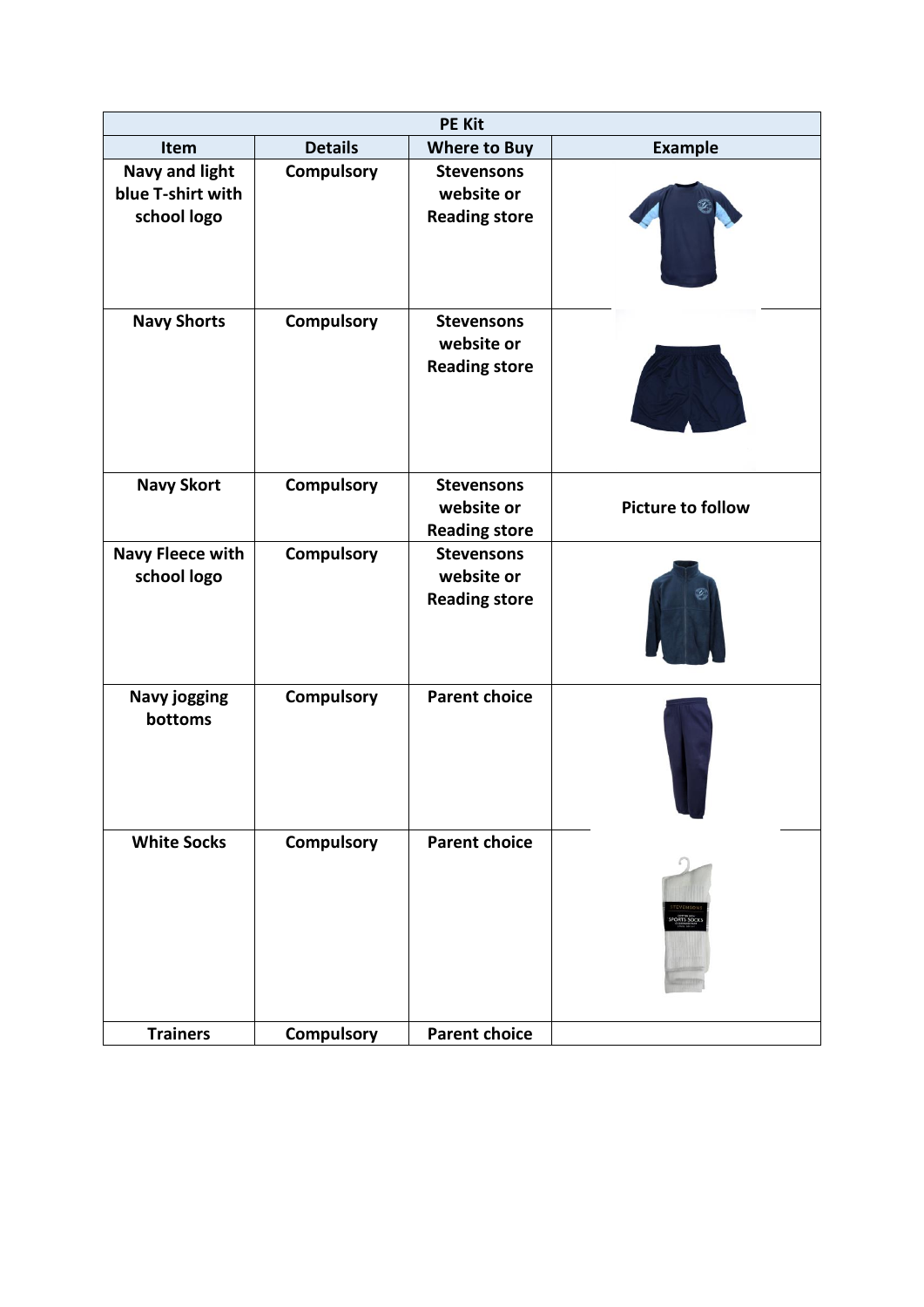| <b>Additional Items</b>                                    |                                                                  |                                                         |                |
|------------------------------------------------------------|------------------------------------------------------------------|---------------------------------------------------------|----------------|
| Item                                                       | <b>Details</b>                                                   | <b>Where to Buy</b>                                     | <b>Example</b> |
| Navy draw string<br>bag with school<br>logo                | <b>Compulsory</b>                                                | <b>Stevensons</b><br>website or<br><b>Reading store</b> |                |
| <b>Black flat shoes</b><br>with a secure<br>fastening      | <b>Trainer style</b><br>shoes and boots<br>are not<br>acceptable | <b>Parent choice</b>                                    |                |
| <b>Navy school</b><br>book bag                             | <b>Either option is</b><br>acceptable                            | <b>Stevensons</b><br>website or<br><b>Reading store</b> |                |
| <b>Navy School</b><br><b>Rucksack</b>                      |                                                                  | <b>Stevensons</b><br>website or<br><b>Reading store</b> |                |
| <b>Plain Navy</b><br><b>Rucksack</b>                       |                                                                  | <b>Parent choice</b>                                    |                |
| <b>Navy Waterproof</b><br>storm jacket<br>with school logo | Either option is<br>acceptable                                   | <b>Stevensons</b><br>website or<br><b>Reading store</b> |                |
| Plain Navy coat.                                           |                                                                  | <b>Parent choice</b>                                    |                |
| <b>Navy Baseball</b><br>Cap with school<br>logo            | <b>Compulsory for</b><br>PE and summer<br>term                   | <b>Stevensons</b><br>website or<br><b>Reading store</b> |                |